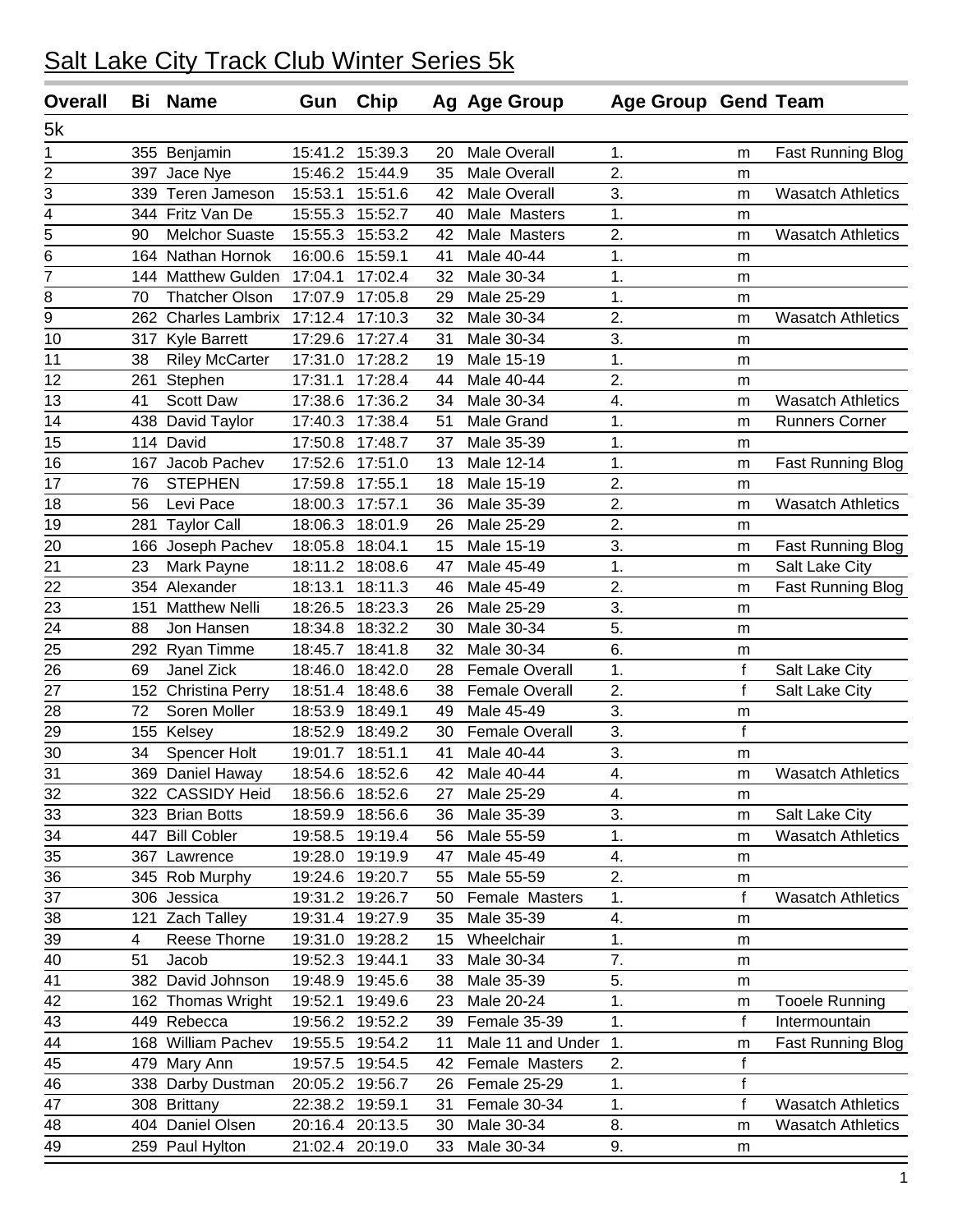| <b>Overall</b>  | Bi  | <b>Name</b>                     | Gun             | Chip            |                   | Ag Age Group             | Age Group Gend Team |              |                          |
|-----------------|-----|---------------------------------|-----------------|-----------------|-------------------|--------------------------|---------------------|--------------|--------------------------|
| 50              |     | 119 Anne Ruminski               | 20:30.6         | 20:27.2         | 38                | Female 35-39             | 2.                  | f            | Salt Lake City           |
| 51              |     | 385 Sarah White                 | 20:36.3         | 20:31.1         | 33                | Female 30-34             | $\overline{2}$ .    | $\mathsf{f}$ |                          |
| 52              |     | 189 Adam Pekarske               | 20:43.1         | 20:32.5         | 36                | Male 35-39               | 6.                  | m            |                          |
| 53              |     | 383 Corrine                     | 20:48.7         | 20:42.9         | 33                | Female 30-34             | 3.                  | $\mathsf{f}$ |                          |
| 54              | 95  | Eric Oler                       | 20:52.3         | 20:44.6         | 41                | Male 40-44               | 5.                  | m            |                          |
| 55              | 75  | <b>DAVID GLOD</b>               |                 | 20:52.9 20:45.8 | 47                | Male 45-49               | 5.                  | m            |                          |
| 56              | 351 | Joshua Erekson                  | 20:58.8         | 20:54.4         | 42                | Male 40-44               | 6.                  | m            |                          |
| 57              |     | 280 Brandon Fuller              | 21:03.1         | 20:56.7         | 40                | Male 40-44               | 7.                  | m            |                          |
| 58              | 17  | Theo Evans                      | 21:18.3         | 21:12.0         | 14                | Male 12-14               | 2.                  | m            |                          |
| 59              | 47  | Lindsey                         |                 | 21:19.9 21:14.0 | 30                | Female 30-34             | 4.                  | $\mathsf f$  |                          |
| 60              | 35  | Michael Laputka 21:25.2 21:20.6 |                 |                 | 54                | Male 50-54               | 1.                  | m            |                          |
| 61              | 347 | Jaxon Allen                     | 21:31.8         | 21:22.0         | $12 \overline{ }$ | Male 12-14               | 3.                  | m            | <b>Tooele Running</b>    |
| 62              | 440 | Joshua Pettit                   | 21:34.1         | 21:25.8         | 41                | Male 40-44               | 8.                  | m            |                          |
| 63              | 93  | Meg Peterson                    | 22:33.8         | 21:28.4         | 37                | Female 35-39             | 3.                  | f            | <b>Wasatch Athletics</b> |
| 64              | 50  | Allison                         | 21:35.6         | 21:29.9         | 34                | Female 30-34             | 5.                  | $\mathsf f$  |                          |
| 65              | 74  | Dale Cable                      |                 | 21:35.2 21:30.9 | 58                | Male 55-59               | 3.                  | m            |                          |
| 66              | 177 | amie long                       |                 | 21:44.2 21:38.3 | 33                | Female 30-34             | 6.                  | f            |                          |
| 67              | 180 | James Barnes                    | 22:02.2 21:39.1 |                 | 40                | Male 40-44               | 9.                  | m            |                          |
| 68              | 131 | <b>Missy Bird</b>               |                 | 21:50.4 21:44.8 | 32                | Female 30-34             | 7.                  | $\mathsf{f}$ |                          |
| 69              |     | 393 Timothy Snow                |                 | 21:53.9 21:45.3 | 29                | Male 25-29               | 5.                  | m            |                          |
| 70              |     | 178 Sandy Richman               | 21:55.7         | 21:48.3         | 42                | Male 40-44               | 10.                 | m            | Salt Lake City           |
| $\overline{71}$ | 19  | <b>EDSON LEITE</b>              |                 | 22:09.8 21:59.0 | 39                | Male 35-39               | $\overline{7}$ .    | m            |                          |
| 72              | 271 | <b>Jeff Straley</b>             | 22:09.5         | 22:01.9         | 57                | Male 55-59               | 4.                  | m            |                          |
| 73              |     | 304 Lindsey                     | 22:15.4 22:06.0 |                 | 30                | Female 30-34             | 8.                  | f            |                          |
| 74              |     | 276 Ryan Schramm                | 22:19.1         | 22:12.5         | 23                | Male 20-24               | 2.                  | m            |                          |
| 75              |     | 456 Alan Lam                    | 22:23.7         | 22:15.4         | 31                | Male 30-34               | 10.                 | m            | Salt Lake City           |
| 76              |     | 335 Felipe Moreira              | 22:55.2         | 22:16.2         | 39                | Male 35-39               | 8.                  | m            |                          |
| 77              | 337 | Maria Ralph                     | 22:24.5         | 22:19.7         | 29                | Female 25-29             | 2.                  | $\mathsf f$  |                          |
| 78              |     | 138 Kathleen                    | 22:32.7         | 22:25.1         | 35                | Female 35-39             | 4.                  | $\mathsf{f}$ |                          |
| 79              | 25  | Klaus Bielefeldt                | 22:31.0         | 22:26.4         | 60                | <b>Male Senior Grand</b> | 1.                  | m            |                          |
| 80              | 101 | Alan Romney                     | 22:37.5         | 22:26.9         | 33                | Male 30-34               | 11.                 | m            | Salt Lake City           |
| 81              |     | 310 BILL GLICK                  |                 | 22:42.4 22:27.7 | 50                | Male 50-54               | 2.                  | m            |                          |
| 82              | 13  | Donald Hinks                    |                 | 22:37.7 22:32.2 | 51                | Male 50-54               | 3.                  | m            |                          |
| 83              |     | 163 Kiyome                      | 22:37.7         | 22:34.8         | 24                | Female 20-24             | 1.                  | $\mathsf{f}$ | <b>Tooele Running</b>    |
| 84              |     | 260 Chad Roberts                | 22:59.9         | 22:35.9         | 39                | Male 35-39               | 9.                  | m            |                          |
| 85              |     | 295 Todd Richman                |                 | 23:12.3 22:37.5 | 50                | Male 50-54               | 4.                  | m            |                          |
| 86              | 227 | <b>Cassidy Moore</b>            |                 | 22:48.4 22:37.6 | 25                | Female 25-29             | 3.                  | $\mathsf{f}$ |                          |
| 87              |     | 161 Jeffrey Wilson              |                 | 23:09.6 22:38.2 | 48                | Male 45-49               | 6.                  | m            |                          |
| 88              |     | 348 Peter Brown                 |                 | 22:48.8 22:38.3 | 38                | Male 35-39               | 10.                 | m            | Run4Fun                  |
| 89              |     | 268 Chris Kleine                | 22:58.1         | 22:42.5         | 50                | Male 50-54               | 5.                  | m            |                          |
| 90              | 73  | <b>Claire Plunkett</b>          | 22:50.4         | 22:43.1         | 23                | Female 20-24             | 2.                  | $\mathbf f$  |                          |
| 91              |     | 219 Chase Murdock               | 23:00.7         | 22:44.5         | 30                | Male 30-34               | 12.                 | m            |                          |
| 92              |     | 299 Amy Thackeray               | 22:54.9         | 22:45.6         | 42                | Female Masters           | 3.                  | $\mathsf f$  |                          |
| 93              |     | 243 Gregory Shaw                | 23:10.7         | 22:47.1         | 31                | Male 30-34               | 13.                 | m            |                          |
| 94              |     | 197 Jamesina                    |                 | 23:04.3 22:49.1 | 38                | Female 35-39             | 5.                  | $\mathsf f$  |                          |
| 95              |     | 154 David Cowdell               |                 | 23:21.3 22:49.8 | 15                | Male 15-19               | 4.                  | m            |                          |
| 96              | 471 | jules magda                     |                 | 23:00.4 22:54.4 | 62                | Male 60-64               | 1.                  | m            |                          |
| 97              |     | 332 Brandon Grable              |                 | 23:14.0 22:57.7 | 39                | Clydesdale               | 1.                  | m            | Locomotion               |
| 98              |     | 254 Spencer                     |                 | 23:15.6 22:58.9 | 24                | Male 20-24               | 3.                  | m            |                          |
| 99              |     | 365 Darwin Guss                 |                 | 23:09.3 22:59.3 | 14                | Male 12-14               | 4.                  | m            |                          |
|                 |     |                                 |                 |                 |                   |                          |                     |              |                          |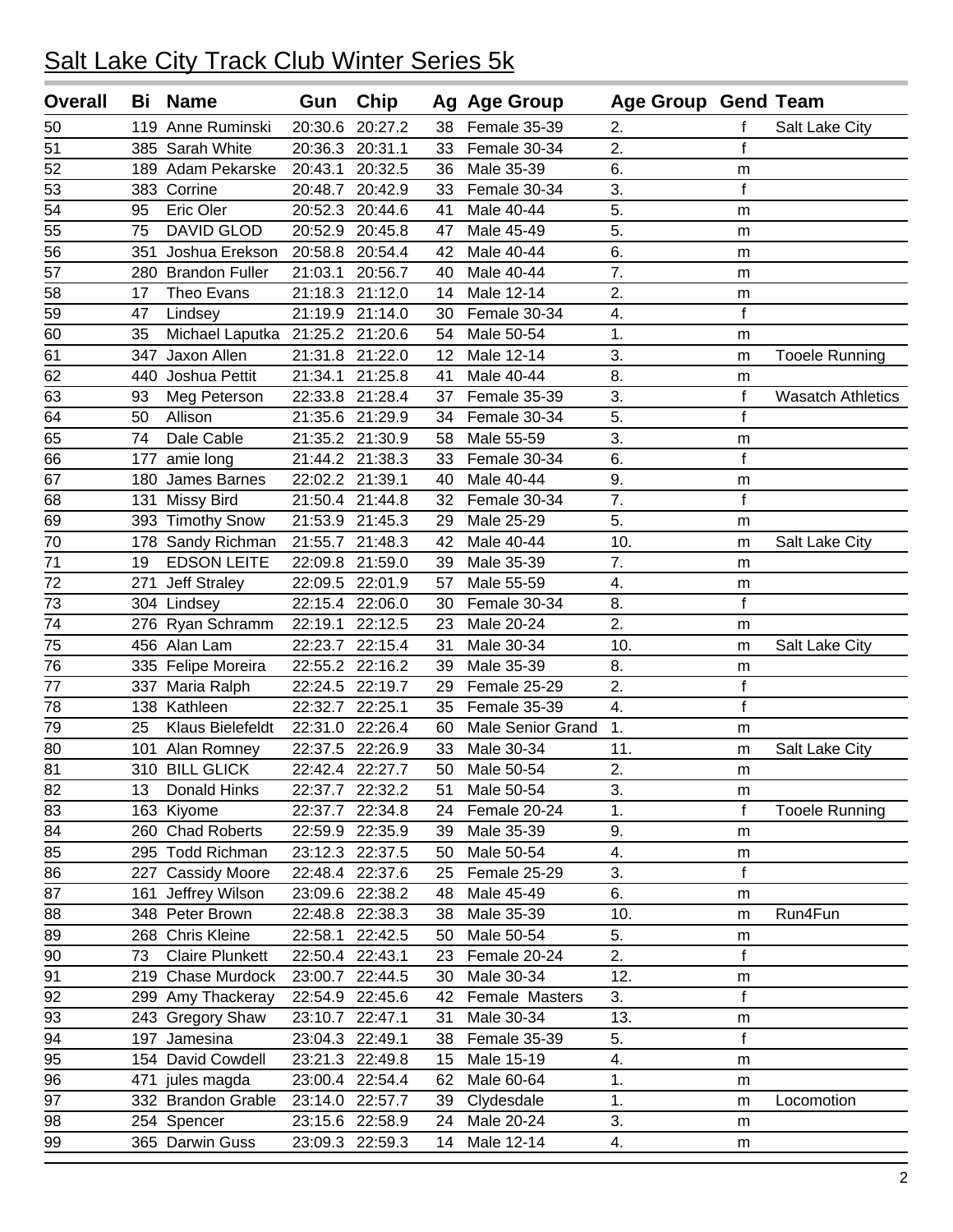| <b>Overall</b> | Bi  | <b>Name</b>           | Gun             | <b>Chip</b>     |    | Ag Age Group         | <b>Age Group Gend Team</b> |             |                          |
|----------------|-----|-----------------------|-----------------|-----------------|----|----------------------|----------------------------|-------------|--------------------------|
| 100            | 446 | <b>Richard Surber</b> | 23:10.4         | 23:00.6         | 46 | Male 45-49           | 7.                         | m           |                          |
| 101            | 80  | Angelica              | 23:17.9         | 23:10.5         | 35 | Female 35-39         | 6.                         | $\mathbf f$ | <b>Wasatch Athletics</b> |
| 102            |     | 364 Ardyn Ford        | 23:28.4         | 23:18.1         | 21 | Female 20-24         | 3.                         | $\mathbf f$ |                          |
| 103            | 140 | Cary Morgan           | 23:59.9         | 23:36.6         | 59 | Male 55-59           | 5.                         | m           |                          |
| 104            |     | 432 Black-Larry       | 23:41.8         | 23:38.6         | 56 | Male 55-59           | 6.                         | m           | East Bay Grease B        |
| 105            | 5   | Elizabeth             | 23:45.5         | 23:40.0         | 39 | Female 35-39         | 7.                         | f           | <b>TEAM RWB</b>          |
| 106            | 6   | Duane Huffman         | 24:01.8         | 23:42.0         | 39 | Male 35-39           | 11.                        | m           |                          |
| 107            |     | 426 David Schurig     |                 | 23:50.2 23:44.7 | 53 | Male 50-54           | 6.                         | m           |                          |
| 108            | 37  | Liza Birkinshaw       | 24:01.1         | 23:45.3         | 24 | Female 20-24         | 4.                         | $\mathbf f$ |                          |
| 109            | 481 | Adam Moody            | 23:58.8         | 23:50.2         | 9  | Male 11 and Under    | 2.                         | m           | sportstats               |
| 110            |     | 305 Angel Selis       | 24:26.7         | 24:13.9         | 46 | Male 45-49           | 8.                         | m           | Intermountain            |
| 111            |     | 307 Demetrio          | 24:22.3         | 24:14.2         | 65 | Male 65-69           | $\overline{1}$ .           | m           | <b>Wasatch Athletics</b> |
| 112            |     | 145 Chris Gulden      | 24:42.4         | 24:17.4         | 42 | Male 40-44           | 11.                        | m           |                          |
| 113            |     | 342 Tanya Halliday    |                 | 24:29.4 24:20.2 | 32 | Female 30-34         | 9.                         | f           |                          |
| 114            |     | 226 Adam George       | 24:46.5         | 24:21.7         | 39 | Male 35-39           | 12.                        | m           |                          |
| 115            |     | 472 Dennis Stock      | 25:02.1         | 24:27.2         | 23 | Male 20-24           | 4.                         | m           |                          |
| 116            |     | 473 George Rehmet     | 24:32.9         | 24:28.6         | 53 | Male 50-54           | $\overline{7}$ .           | m           | <b>RRCA</b>              |
| 117            |     | 415 Shane             | 24:58.1         | 24:30.8         | 39 | Male 35-39           | 13.                        | m           |                          |
| 118            |     | 120 Morris Day        | 24:59.1         | 24:42.6         | 35 | Male 35-39           | 14.                        | m           |                          |
| 119            |     | 116 Lorena Bush       | 24:55.1         | 24:42.9         | 41 | Female 40-44         | 1.                         | $\mathbf f$ | <b>Wasatch Athletics</b> |
| 120            |     | 376 Justin Ferguson   | 24:59.2         | 24:46.3         | 41 | Male 40-44           | 12.                        | m           | Run4Fun                  |
| 121            | 270 | Jesse Moreno          | 25:33.4         | 24:47.6         | 56 | Male 55-59           | 7.                         | m           | <b>Tooele Running</b>    |
| 122            |     | 293 Valiant           | 25:06.3         | 24:49.9         | 53 | Male 50-54           | 8.                         | m           |                          |
| 123            | 241 | Cynthia Remke         | 25:25.8         | 24:50.1         | 42 | Female 40-44         | 2.                         | $\mathbf f$ |                          |
| 124            | 321 | <b>Bert Reid</b>      | 25:05.4         | 24:54.3         | 61 | Male 60-64           | 2.                         | m           |                          |
| 125            |     | 255 Sean Good         | 25:41.2         | 24:55.5         | 33 | Male 30-34           | 14.                        | m           |                          |
| 126            | 238 | Jason Henry           | 25:18.6         | 24:59.1         | 49 | Male 45-49           | 9.                         | m           | <b>Tooele Running</b>    |
| 127            | 46  | JR Pereira            | 25:24.6         | 25:05.1         | 57 | Male 55-59           | 8.                         | m           |                          |
| 128            | 414 | <b>Sydney Vessey</b>  | 25:15.9         | 25:07.3         | 9  | Female 11 and        | $\overline{1}$ .           | $\mathsf f$ | Race Cats                |
| 129            |     | 309 Judy Moore        | 25:20.8         | 25:10.2         | 44 | Female 40-44         | 3.                         | f           |                          |
| 130            |     | 142 Meryl Call        | 25:37.0         | 25:15.0         | 32 | Female 30-34         | 10.                        | $\mathbf f$ | Salt Lake City           |
| 131            |     | 346 Kelly Allen       | 25:40.4         | 25:18.3         | 43 | Female 40-44         | 4.                         | f           | <b>Tooele Running</b>    |
| 132            |     | 258 Shena Switzer     |                 | 25:44.6 25:18.4 | 37 | Female 35-39         | 8.                         | f           |                          |
| 133            |     | 358 IRENE Call        | 25:40.3         | 25:18.4         | 44 | Female 40-44         | 5.                         | f           |                          |
| 134            | 31  | Samuel Barnett        |                 | 26:02.7 25:26.4 | 29 | Male 25-29           | 6.                         | m           | <b>Tooele Running</b>    |
| 135            |     | 146 Thomas Lingard    | 26:12.6 25:28.1 |                 | 34 | Male 30-34           | 15.                        | m           |                          |
| 136            | 441 | Jodi Pettit           |                 | 25:40.3 25:32.0 | 42 | Female 40-44         | 6.                         | $\mathbf f$ |                          |
| 137            |     | 395 Joseph            |                 | 29:15.4 25:33.1 | 42 | Male 40-44           | 13.                        | m           |                          |
| 138            |     | 272 Emily             |                 | 25:42.8 25:36.7 | 39 | Female 35-39         | 9.                         | $\mathbf f$ |                          |
| 139            |     | 431 Chris Trease      |                 | 25:47.2 25:38.0 | 47 | Male 45-49           | 10.                        | m           |                          |
| 140            | 191 | Naomi Riches          | 31:15.1         | 25:45.2         | 40 | Female 40-44         | 7.                         | f           |                          |
| 141            | 52  | Jeremy                | 26:00.2         | 25:49.7         | 43 | Male 40-44           | 14.                        | m           | Run4Fun                  |
| 142            |     | 353 Andrew Rigby      | 26:38.4         | 25:52.1         | 32 | Male 30-34           | 16.                        | m           |                          |
| 143            | 71  | Marie Mullen          | 26:06.6         | 25:53.1         | 48 | Female 45-49         | 1.                         | $\mathsf f$ | Runagades                |
| 144            | 27  | David Mark            | 26:04.0         | 25:53.4         | 54 | Male 50-54           | 9.                         | m           |                          |
| 145            |     | 399 Beatriz Santana   | 26:34.0         | 25:53.8         | 41 | Female 40-44         | 8.                         | $\mathbf f$ |                          |
| 146            | 421 | Carlos Mariscal       | 26:55.8         | 25:55.3         | 32 | Male 30-34           | 17.                        | m           | <b>TEAM RWB</b>          |
| 147            |     | 124 Ferrin Nash       | 26:30.9         | 26:00.6         | 35 | Female 35-39         | 10.                        | f           | <b>Tooele Running</b>    |
| 148            |     | 375 Kelly Miner       | 26:10.0         | 26:02.1         | 64 | Male 60-64           | 3.                         |             |                          |
| 149            |     | 246 Josh Potter       |                 | 26:21.2 26:02.8 | 10 | Male 11 and Under 3. |                            | m           | <b>Tooele Running</b>    |
|                |     |                       |                 |                 |    |                      |                            | m           |                          |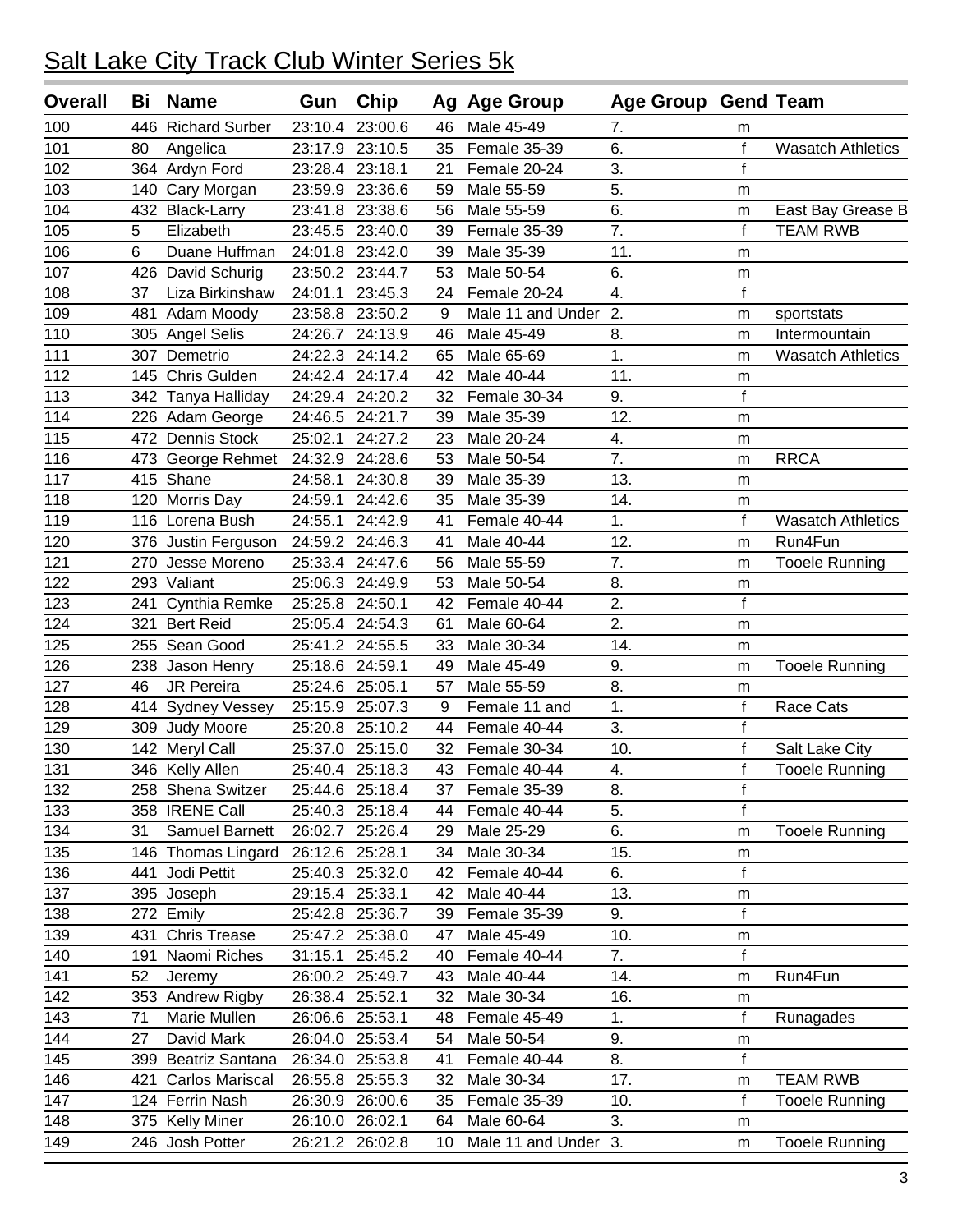| <b>Overall</b> | Bi  | <b>Name</b>         | Gun             | Chip            |    | Ag Age Group         | <b>Age Group Gend Team</b> |              |                       |
|----------------|-----|---------------------|-----------------|-----------------|----|----------------------|----------------------------|--------------|-----------------------|
| 150            | 81  | Renee Jackson       | 26:07.8         | 26:05.4         | 51 | Female 50-54         | 1.                         | f            |                       |
| 151            |     | 223 Camille Ollis   | 26:23.6         | 26:06.6         | 41 | Female 40-44         | 9.                         | $\mathsf{f}$ | <b>TEAM RWB</b>       |
| 152            |     | 298 Roger Butikofer | 27:18.3         | 26:08.6         | 58 | Male 55-59           | 9.                         | m            |                       |
| 153            |     | 130 Beth            | 26:42.0         | 26:09.6         | 48 | Female 45-49         | 2.                         | $\mathbf f$  |                       |
| 154            |     | 104 Adam Jacobsen   | 26:44.7         | 26:11.3         | 53 | Male 50-54           | 10.                        | m            | <b>Tooele Running</b> |
| 155            | 60  | Luke Johnson        | 27:15.6         | 26:14.2         | 39 | Male 35-39           | 15.                        | m            | Run4Fun               |
| 156            |     | 244 Blair Cox       | 26:28.0         | 26:18.3         | 64 | Male 60-64           | 4.                         | m            |                       |
| 157            |     | 128 Ben Chacon      | 27:03.8         | 26:20.9         | 39 | Clydesdale           | 2.                         | m            |                       |
| 158            | 470 | Marco               | 26:51.0         | 26:22.2         | 44 | Male 40-44           | 15.                        | m            |                       |
| 159            | 352 | Yan Chen            | 26:36.4         | 26:22.6         | 31 | Female 30-34         | 11.                        | $\mathbf f$  |                       |
| 160            | 211 | Polly Harris        | 26:33.2         | 26:23.3         | 53 | Female 50-54         | 2.                         | $\mathsf f$  | <b>BAM</b>            |
| 161            |     | 153 Katie Potter    | 26:42.8         | 26:24.6         | 36 | Female 35-39         | 11.                        | $\mathsf f$  | <b>Tooele Running</b> |
| 162            | 79  | Jill Wilson         | 26:46.5         | 26:30.0         | 56 | Female 55-59         | 1.                         | $\mathsf f$  |                       |
| 163            |     | 115 Lisa Carlsen    | 27:12.1         | 26:30.6         | 40 | Athena Master        | 1.                         | $\mathsf f$  |                       |
| 164            |     | 249 Sara Donnelly   | 26:51.0         | 26:31.5         | 40 | Female 40-44         | 10.                        | $\mathsf f$  |                       |
| 165            |     | 220 David Anderson  | 26:59.9         | 26:38.1         | 47 | Male 45-49           | 11.                        | m            |                       |
| 166            |     | 158 Georgiana       | 27:01.7         | 26:38.6         | 61 | <b>Female Senior</b> | 1.                         | $\mathsf f$  | Salt Lake City        |
| 167            | 49  | Cathie Carlson      | 26:56.2         | 26:40.5         | 63 | Female 60-64         | 1.                         | f            | Run4Fun               |
| 168            |     | 134 Eric Goeller    | 26:47.9         | 26:43.9         | 47 | Male 45-49           | 12.                        | m            |                       |
| 169            |     | 159 David Holt      | 27:28.7         | 26:44.3         | 61 | Male 60-64           | 5.                         | m            |                       |
| 170            |     | 240 Hilary Jacobs   | 26:58.4         | 26:46.0         | 62 | Female 60-64         | $\overline{2}$ .           | $\mathsf f$  |                       |
| 171            |     | 150 Stella Blight   | 27:02.5         | 26:48.7         | 62 | Female 60-64         | 3.                         | $\mathsf f$  |                       |
| 172            |     | 242 Karrie          | 27:20.0         | 26:52.9         | 54 | Female 50-54         | 3.                         | $\mathsf f$  | <b>Tooele Running</b> |
| 173            |     | 225 Jennifer George | 27:20.4         | 26:55.7         | 39 | Female 35-39         | 12.                        | $\mathsf f$  |                       |
| 174            | 36  | Kimberly Brown      | 27:16.3         | 26:56.2         | 35 | Athena               | 1.                         | $\mathsf f$  | Salt Lake City        |
| 175            | 29  | Callie Stillman     | 27:08.8         | 26:56.9         | 34 | Female 30-34         | 12.                        | f            |                       |
| 176            | 170 | David Strahan       | 27:36.4         | 26:58.3         | 44 | Clydesdale Master    | 1.                         | m            |                       |
| 177            | 141 | Edyta McQueen       | 27:22.0         | 27:00.6         | 42 | Female 40-44         | 11.                        | $\mathsf f$  |                       |
| 178            | 86  | Karen Nabity        | 27:15.7         | 27:04.2         | 58 | Female 55-59         | 2.                         | $\mathsf f$  |                       |
| 179            | 44  | Liz Jensen          | 27:27.5         | 27:10.1         | 56 | Female 55-59         | 3.                         | $\mathsf f$  |                       |
| 180            |     | 123 Alexandra       | 27:40.9         | 27:10.3         | 34 | Female 30-34         | 13.                        | $\mathsf f$  |                       |
| 181            |     | 198 Dianna Tygard   |                 | 27:31.6 27:10.8 | 59 | Female 55-59         | 4.                         | $\mathsf{f}$ |                       |
| 182            |     | 236 Gabriele        | 37:05.0 27:15.1 |                 | 64 | Female 60-64         | 4.                         | f            | <b>TEAM RWB</b>       |
| 183            | 257 | <b>KATRINA</b>      | 27:22.7         | 27:15.3         | 53 | Female 50-54         | 4.                         | $\mathsf f$  | <b>TEAM RWB</b>       |
| 184            | 99  | <b>Tera Hunter</b>  | 28:00.4 27:21.1 |                 | 39 | Female 35-39         | 13.                        | $\mathsf f$  |                       |
| 185            |     | 234 Michael         |                 | 27:41.0 27:25.6 | 53 | Male 50-54           | 11.                        | m            | <b>Tooele Running</b> |
| 186            |     | 127 Tina Willson    | 27:50.1         | 27:26.3         | 40 | Female 40-44         | 12.                        | f            |                       |
| 187            |     | 107 Anna Macknight  | 27:37.7 27:26.7 |                 | 45 | Female 45-49         | 3.                         | $\mathsf f$  | <b>TEAM RWB</b>       |
| 188            |     | 394 Courtney        | 28:11.9         | 27:27.5         | 28 | Athena               | 2.                         | f            |                       |
| 189            |     | 417 Angelo Garcia   |                 | 28:02.0 27:29.3 | 43 | Male 40-44           | 16.                        | m            | <b>Tooele Running</b> |
| 190            |     | 420 ty worthen      | 28:25.3         | 27:30.8         | 29 | Male 25-29           | 7.                         | m            | <b>Tooele Running</b> |
| 191            |     | 419 Shelbie Dunford | 28:25.0         | 27:31.3         | 28 | Female 25-29         | 4.                         | f            | <b>Tooele Running</b> |
| 192            |     | 209 Courtney        | 28:10.9         | 27:44.3         | 32 | Female 30-34         | 14.                        | f            |                       |
| 193            |     | 437 Justin Roberts  |                 | 28:07.8 27:45.7 | 50 | Male 50-54           | 12.                        | m            |                       |
| 194            |     | 396 Joseph Boring   |                 | 28:01.1 27:47.8 | 24 | Male 20-24           | 5.                         | m            |                       |
| 195            |     | 139 Kari Murray     |                 | 28:22.2 27:48.0 | 47 | Female 45-49         | 4.                         | $\mathbf f$  |                       |
| 196            |     | 218 Steven Chavez   |                 | 28:04.0 27:52.2 | 33 | Male 30-34           | 18.                        | m            |                       |
| 197            |     | 416 Duane Haddick   | 28:38.8 27:55.1 |                 | 59 | Male 55-59           | 10.                        | m            |                       |
| 198            | 84  | <b>Wade Miller</b>  |                 | 28:39.3 27:56.7 | 54 | Male 50-54           | 13.                        | m            |                       |
| 199            |     | 315 Macie Gustin    |                 | 28:14.8 27:59.5 | 11 | Female 11 and        | 2.                         | f            |                       |
|                |     |                     |                 |                 |    |                      |                            |              |                       |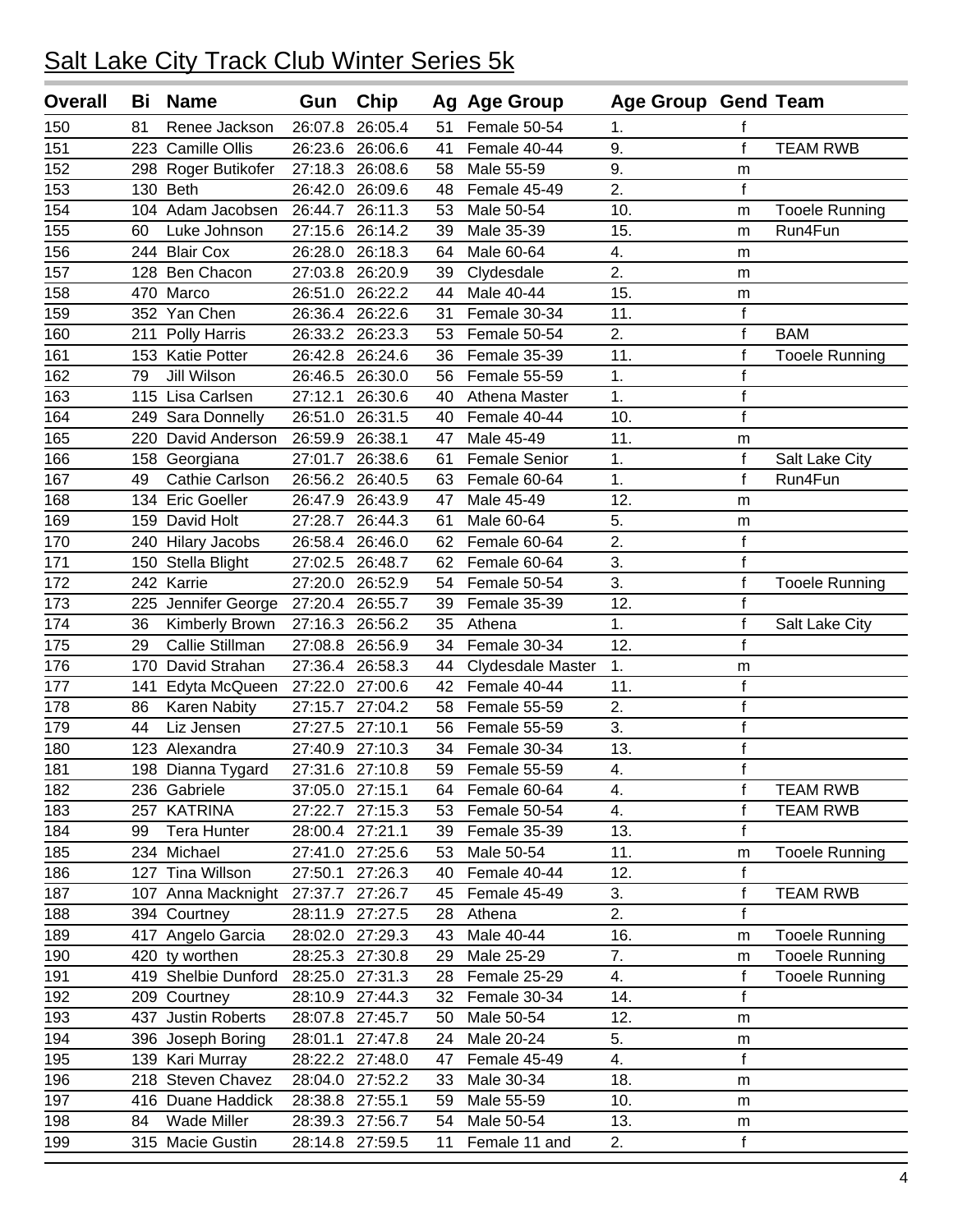| <b>Overall</b> | Bi  | <b>Name</b>               | Gun             | Chip            |    | Ag Age Group      | Age Group Gend Team |              |                          |
|----------------|-----|---------------------------|-----------------|-----------------|----|-------------------|---------------------|--------------|--------------------------|
| 200            |     | 373 Amy Warren            | 28:21.6         | 28:00.2         | 38 | Female 35-39      | 14.                 | f            |                          |
| 201            |     | 379 Tama D'Angelo         | 28:21.5         | 28:00.4         | 46 | Female 45-49      | 5.                  | $\mathsf f$  |                          |
| 202            | 208 | Chioma okoro              |                 | 28:44.2 28:02.4 | 15 | Female 15-19      | 1.                  | $\mathsf f$  |                          |
| 203            | 343 | <b>Betty Winters</b>      | 28:15.6         | 28:03.1         | 56 | Female 55-59      | 5.                  | $\mathsf f$  |                          |
| 204            |     | 386 Scott Lettrich        | 28:33.2         | 28:04.5         | 31 | Male 30-34        | 19.                 | m            |                          |
| 205            |     | 392 Ashley Rieth          | 28:13.1         | 28:05.6         | 23 | Female 20-24      | 5.                  | $\mathsf f$  |                          |
| 206            | 16  | Anne Evans                | 28:19.7         | 28:07.1         | 46 | Female 45-49      | 6.                  | $\mathsf{f}$ |                          |
| 207            | 320 | Maria Howard              | 28:37.2         | 28:09.8         | 41 | Female 40-44      | 13.                 | $\mathsf f$  | <b>Tooele Running</b>    |
| 208            | 186 | Jed Patton                | 28:49.4         | 28:12.8         | 40 | Male 40-44        | 17.                 | m            |                          |
| 209            | 341 | Mike Seaman               | 28:45.4         | 28:13.7         | 42 | Male 40-44        | 18.                 | m            |                          |
| 210            | 185 | Ken Spence                | 28:43.6         | 28:15.1         | 64 | Male 60-64        | 6.                  | m            | <b>Tooele Running</b>    |
| 211            | 94  | Annette Oler              | 28:29.6         | 28:16.1         | 41 | Athena Master     | $\overline{2}$ .    | $\mathsf f$  |                          |
| 212            | 443 | Samantha                  | 28:42.7         | 28:19.4         | 48 | Female 45-49      | $\overline{7}$ .    | $\mathsf f$  |                          |
| 213            | 20  | <b>Robert Lewis</b>       | 29:09.9         | 28:28.5         | 23 | Male 20-24        | 6.                  | m            |                          |
| 214            | 311 | <b>Haley Poulson</b>      | 29:20.9         | 28:32.3         | 28 | Female 25-29      | 5.                  | $\mathsf f$  |                          |
| 215            | 474 | Natalie                   | 29:16.2         | 28:34.2         | 29 | Female 25-29      | 6.                  | $\mathsf f$  |                          |
| 216            | 439 | George Tygard             | 29:01.8         | 28:39.7         | 60 | Male 60-64        | $\overline{7}$ .    | m            |                          |
| 217            | 18  | <b>Marlin Shelley</b>     | 28:56.2         | 28:40.0         | 71 | Male 70-74        | 1.                  | m            |                          |
| 218            | 112 | Hilari Jones              | 28:58.5         | 28:43.5         | 48 | Female 45-49      | 8.                  | $\mathbf f$  |                          |
| 219            | 442 | <b>MICHAEL</b>            | 29:07.3         | 28:43.9         | 53 | Male 50-54        | 14.                 | m            |                          |
| 220            | 59  | <b>Corinne Hardy</b>      | 28:53.5         | 28:44.2         | 61 | Female 60-64      | 5.                  | $\mathsf{f}$ |                          |
| 221            |     | 356 Paul Hansen           | 29:21.9         | 28:49.5         | 67 | Male 65-69        | 2.                  | m            |                          |
| 222            | 302 | Steph Payne               | 29:08.5         | 28:51.4         | 35 | Female 35-39      | 15.                 | $\mathsf f$  |                          |
| 223            |     | 389 Hannah Nay            | 29:25.6         | 28:54.2         | 22 | Female 20-24      | 6.                  | $\mathsf{f}$ |                          |
| 224            | 54  | Arlo Doyle                | 29:06.3         | 28:58.9         | 42 | Male 40-44        | 19.                 | m            | <b>TEAM RWB</b>          |
| 225            | 435 | <b>Kaity Mraz</b>         | 29:10.0         | 28:59.3         | 30 | Female 30-34      | 15.                 | $\mathsf f$  |                          |
| 226            | 133 | James Gramse              | 29:19.0         | 28:59.9         | 37 | Male 35-39        | 16.                 | m            |                          |
| 227            | 202 | <b>Molly Bitton</b>       | 29:45.0         | 29:14.5         | 42 | Athena Master     | 3.                  | $\mathbf f$  | <b>Forkin Mollys</b>     |
| 228            | 264 | Marc Zaharias             | 29:42.0         | 29:22.8         | 50 | Male 50-54        | 15.                 | m            |                          |
| 229            | 43  | <b>Scott Grimes</b>       | 30:30.2         | 29:25.8         | 50 | Clydesdale Master | 2.                  | m            | <b>TEAM RWB</b>          |
| 230            | 157 | Christine Spilker 29:49.5 |                 | 29:34.7         | 55 | Female 55-59      | 6.                  | $\mathsf f$  | <b>Tooele Running</b>    |
| 231            |     | 274 Mike Valles           | 29:52.2 29:39.5 |                 | 54 | Male 50-54        | 16.                 | m            |                          |
| 232            |     | 245 Jesus Gomez           |                 | 30:21.8 29:40.9 | 27 | Male 25-29        | 8.                  | m            | Jigawatts                |
| 233            | 117 | Laura Bush                | 29:55.4         | 29:43.8         | 16 | Female 15-19      | 2.                  | f            | <b>Wasatch Athletics</b> |
| 234            | 28  | Kathleen Berry            | 30:38.4 29:46.0 |                 | 45 | Female 45-49      | 9.                  | $\mathsf{f}$ | <b>Tooele Running</b>    |
| 235            |     | 325 Justin Lucast         |                 | 30:51.6 29:47.4 | 39 | Male 35-39        | 17.                 | m            |                          |
| 236            |     | 316 Travis Snel           | 30:04.1         | 29:50.1         | 33 | Male 30-34        | 20.                 | m            |                          |
| 237            |     | 303 Paul Gruber           |                 | 30:43.7 29:50.6 | 27 | Male 25-29        | 9.                  | m            |                          |
| 238            |     | 210 Lance Welker          |                 | 29:58.2 29:51.4 | 43 | Male 40-44        | 20.                 | m            |                          |
| 239            |     | 214 James Noone           |                 | 29:57.8 29:51.6 | 41 | Male 40-44        | 21.                 | m            |                          |
| 240            |     | 132 Ken Goodworth         | 30:24.0         | 29:52.0         | 56 | Male 55-59        | 11.                 | m            |                          |
| 241            | 68  | <b>Gary Ladle</b>         | 30:03.4         | 29:58.1         | 73 | Male 70-74        | 2.                  | m            |                          |
| 242            |     | 350 Sylvia Daniels        | 30:29.4         | 29:59.8         | 42 | Female 40-44      | 14.                 | $\mathsf f$  |                          |
| 243            |     | 349 Brittany Curtis       | 30:29.3         | 30:00.0         | 34 | Athena            | 3.                  | $\mathsf{f}$ |                          |
| 244            | 410 | Danny Jacketta            | 30:15.7         | 30:00.5         | 55 | Male 55-59        | 12.                 | m            | Paloma's Loaves          |
| 245            | 247 | <b>Tracy Chorn</b>        | 30:27.7         | 30:04.0         | 55 | Female 55-59      | 7.                  | $\mathsf{f}$ |                          |
| 246            |     | 184 Coby Albrecht         | 30:15.9 30:04.1 |                 | 32 | Male 30-34        | 21.                 | m            |                          |
| 247            |     | 370 Amber Green           |                 | 30:25.6 30:07.7 | 35 | Female 35-39      | 16.                 | f            |                          |
| 248            | 230 | <b>Christian Nunez</b>    | 30:31.0 30:10.6 |                 | 26 | Male 25-29        | 10.                 | m            | <b>TOSH</b>              |
| 249            |     | 229 Kirsten Nunez         |                 | 30:31.2 30:10.8 | 30 | Female 30-34      | 16.                 | $\mathbf f$  | <b>TOSH</b>              |
|                |     |                           |                 |                 |    |                   |                     |              |                          |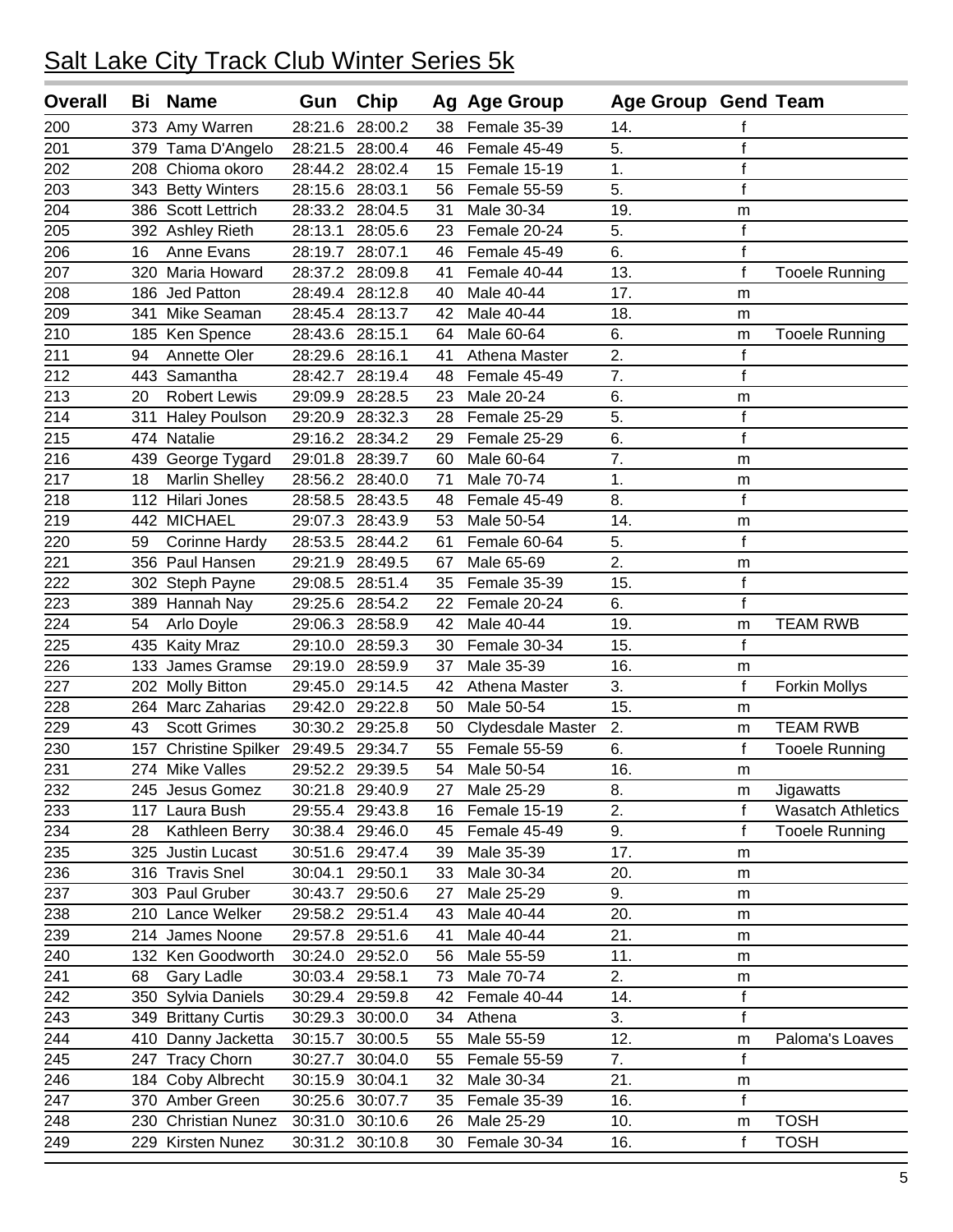| <b>Overall</b>  | Bi           | <b>Name</b>         | Gun             | Chip            |    | Ag Age Group  | <b>Age Group Gend Team</b> |                |                       |
|-----------------|--------------|---------------------|-----------------|-----------------|----|---------------|----------------------------|----------------|-----------------------|
| 250             | 451          | Jac Ballou          | 30:38.4         | 30:11.4         | 42 | Male 40-44    | 22.                        | m              |                       |
| 251             |              | 452 Heidi Ballou    | 30:38.3         | 30:11.6         | 41 | Female 40-44  | 15.                        | $\mathsf f$    | N/A                   |
| 252             |              | 105 Kelly Barland   | 30:28.4         | 30:14.6         | 40 | Female 40-44  | 16.                        | $\mathsf{f}$   |                       |
| 253             | 371          | Rocky Ulibarri      | 30:49.5         | 30:31.3         | 59 | Male 55-59    | 13.                        | m              |                       |
| 254             |              | 313 Rachel Gustin   | 30:53.5         | 30:38.5         | 41 | Female 40-44  | 17.                        | $\mathbf f$    |                       |
| 255             |              | 216 Robert Gibbs    | 31:21.3         | 30:44.9         | 36 | Male 35-39    | 18.                        | m              |                       |
| 256             |              | 179 Chris Sullivan  | 30:55.9         | 30:45.9         | 39 | Clydesdale    | 3.                         | m              |                       |
| 257             | 290          | Maren Petersen      | 31:20.6         | 30:50.6         | 36 | Female 35-39  | 17.                        | $\mathsf f$    |                       |
| 258             | 287          | Michael             | 31:20.7         | 30:50.8         | 54 | Male 50-54    | 17.                        | m              |                       |
| 259             |              | 143 Megan Kelly     | 31:38.3         | 30:54.9         | 38 | Female 35-39  | 18.                        | $\overline{f}$ |                       |
| 260             |              | 286 Jonathan Cronk  | 31:42.8         | 30:58.0         | 27 | Male 25-29    | 11.                        | m              |                       |
| 261             |              | 334 Esbeyde Rea     | 31:52.1         | 31:11.0         | 36 | Female 35-39  | 19.                        | $\mathsf f$    |                       |
| 262             |              | 405 Tammy Bigelow   | 35:05.3         | 31:18.1         | 48 | Female 45-49  | 10.                        | $\mathsf f$    |                       |
| 263             |              | 406 Rory Bigelow    | 35:05.2 31:18.1 |                 | 49 | Male 45-49    | 13.                        | m              |                       |
| 264             | $\mathbf{1}$ | Paula Haycock       | 31:36.3         | 31:18.4         | 69 | Female 65-69  | 1.                         | $\mathsf f$    |                       |
| 265             |              | 366 Brenda          | 32:07.8         | 31:19.7         | 36 | Female 35-39  | 20.                        | $\mathbf{f}$   |                       |
| 266             |              | 275 Lori Walker     | 32:02.4         | 31:19.7         | 60 | Female 60-64  | 6.                         | $\mathsf f$    |                       |
| 267             |              | 199 Derek Chandler  | 31:26.3         | 31:21.4         | 39 | Clydesdale    | 4.                         | m              |                       |
| 268             |              | 454 Emily Budge     | 32:11.1         | 31:23.1         | 26 | Female 25-29  | 7.                         | $\mathsf{f}$   | <b>No</b>             |
| 269             | 181          | nathan moore        | 32:13.2         | 31:25.7         | 29 | Clydesdale    | 5.                         | m              |                       |
| 270             |              | 237 Tracy Schaffer  | 32:24.2 31:28.4 |                 | 53 | Athena Master | 4.                         | $\mathsf f$    |                       |
| 271             | 387          | Becky               | 32:20.7         | 31:38.7         | 36 | Female 35-39  | 21.                        | $\mathsf f$    |                       |
| 272             |              | 126 Monnica         | 32:06.1         | 31:40.5         | 51 | Female 50-54  | 5.                         | $\mathsf{f}$   | Run4Fun               |
| 273             |              | 125 Corey Skinner   | 32:06.1         | 31:40.5         | 51 | Male 50-54    | 18.                        | m              | Run4Fun               |
| 274             |              | 409 Caroline        | 32:04.2 31:42.1 |                 | 20 | Female 20-24  | 7.                         | f              | Paloma's Loaves       |
| $\frac{275}{ }$ |              | 418 Michael Sagg    | 32:28.7         | 31:48.6         | 42 | Male 40-44    | 23.                        | m              |                       |
| 276             |              | 398 Lindsay Griffin | 32:00.9         | 31:51.4         | 37 | Athena        | 4.                         | $\mathsf f$    |                       |
| 277             | 444          | <b>Xavier Henry</b> | 32:17.7         | 31:52.9         | 26 | Male 25-29    | 12.                        | m              | <b>Tooele Running</b> |
| 278             |              | 448 Mark            | 32:48.5         | 31:54.9         | 59 | Male 55-59    | 14.                        | m              |                       |
| 279             | 67           | Laury Fisher        |                 | 32:20.4 31:55.5 | 74 | Female 70-74  | 1.                         | $\mathsf f$    | Salt Lake City        |
| 280             | 381          | Kristin Osborn      | 32:20.3         | 31:57.0         | 69 | Female 65-69  | 2.                         | $\mathsf f$    | Salt Lake City        |
| 281             | 217          | Jeremy Musser       | 32:08.4 31:58.1 |                 | 42 | Male 40-44    | 24.                        | m              | Trails and            |
| 282             |              | 301 Nicole Preece   | 32:35.6 32:00.1 |                 | 35 | Female 35-39  | 22.                        | f              |                       |
| 283             |              | 182 Jenny           | 32:30.3         | 32:04.6         | 37 | Athena        | 5.                         | $\mathsf f$    | <b>Tooele Running</b> |
| 284             |              | 462 Jennifer Wilson |                 | 32:49.9 32:11.8 | 48 | Female 45-49  | 11.                        | $\mathsf f$    |                       |
| 285             |              | 427 Mercedes        | 32:20.6         | 32:12.5         | 49 | Female 45-49  | 12.                        | $\mathsf f$    | <b>TEAM RWB</b>       |
| 286             |              | 391 Nick Connor     | 32:28.1         | 32:18.7         | 50 | Male 50-54    | 19.                        | m              |                       |
| 287             |              | 326 Tammy           | 32:44.4         | 32:23.0         | 49 | Athena Master | 5.                         | $\mathbf f$    |                       |
| 288             |              | 403 Wendy Weixler   | 32:41.5         | 32:27.5         | 54 | Female 50-54  | 6.                         | $\mathsf{f}$   | Run4Fun               |
| 289             |              | 224 Gordon Clarke   | 32:33.5         | 32:28.4         | 67 | Male 65-69    | 3.                         | m              |                       |
| 290             |              | 174 Heather Jewett  | 33:14.3         | 32:33.4         | 38 | Female 35-39  | 23.                        | f              | <b>Tooele Running</b> |
| 291             |              | 173 Sabra Gubler    | 33:14.2         | 32:33.7         | 41 | Female 40-44  | 18.                        | f              | <b>Tooele Running</b> |
| 292             | 411          | Sheila              | 33:10.2         | 32:38.8         | 48 | Female 45-49  | 13.                        | $\mathsf{f}$   |                       |
| 293             | 171          | James Loomis        | 32:51.7         | 32:40.2         | 36 | Clydesdale    | 6.                         | m              |                       |
| 294             |              | 455 Chrysa Zachary  | 33:16.9         | 32:51.4         | 39 | Female 35-39  | 24.                        | $\mathsf f$    |                       |
| 295             |              | 450 Katie Barnabas  |                 | 33:03.5 32:51.5 | 31 | Female 30-34  | 17.                        | f              |                       |
| 296             |              | 476 Donn Schaefer   |                 | 33:43.6 32:51.7 | 51 | Male 50-54    | 20.                        | m              |                       |
| 297             |              | 129 Hollie Brown    |                 | 33:13.6 32:58.2 | 47 | Female 45-49  | 14.                        | $\mathbf f$    |                       |
| 298             |              | 372 Patrick Johnson |                 | 33:46.2 32:58.5 | 36 | Male 35-39    | 19.                        | m              |                       |
| 299             |              | 374 Erin Acord      | 33:38.0         | 33:07.4         | 26 | Female 25-29  | 8.                         | f              |                       |
|                 |              |                     |                 |                 |    |               |                            |                |                       |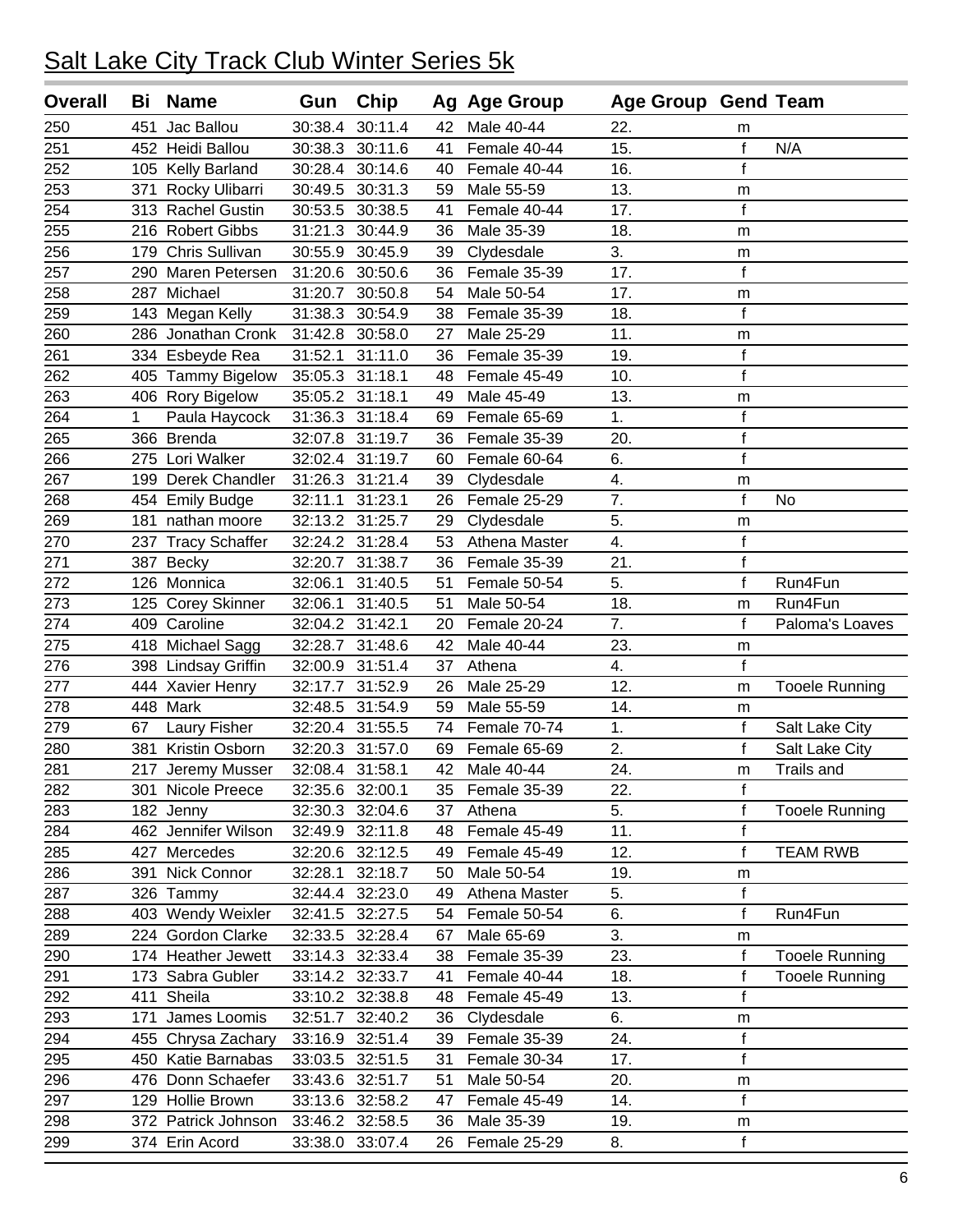| <b>Overall</b> | Bi  | <b>Name</b>            | Gun                  | <b>Chip</b>     |    | Ag Age Group      | <b>Age Group Gend Team</b> |                |                       |
|----------------|-----|------------------------|----------------------|-----------------|----|-------------------|----------------------------|----------------|-----------------------|
| 300            | 433 | Nicholette             | 33:37.9              | 33:07.6         | 28 | Female 25-29      | 9.                         | f              |                       |
| 301            |     | 318 Julie Harvey       | 33:48.4              | 33:20.4         | 55 | Female 55-59      | 8.                         | $\mathsf{f}$   |                       |
| 302            | 289 | Carin Hardman          | 33:50.7              | 33:21.7         | 41 | Female 40-44      | 19.                        | $\mathsf f$    | Run4Fun               |
| 303            | 434 | Michele Miller         | 34:01.7              | 33:26.1         | 39 | Female 35-39      | 25.                        | $\mathsf f$    |                       |
| 304            | 82  | Penny Phillips         | 34:02.6              | 33:29.0         | 53 | Female 50-54      | 7.                         | f              | Dysfunctional         |
| 305            |     | 436 Eric Petersen      | 33:44.0              | 33:32.0         | 53 | Male 50-54        | 21.                        | m              |                       |
| 306            | 92  | Wendy Van De           | 33:43.8              | 33:35.6         | 71 | Female 70-74      | 2.                         | $\mathsf f$    |                       |
| 307            | 466 | Sara J Brunken         | 33:45.3              | 33:37.2         | 54 | Female 50-54      | 8.                         | $\mathsf f$    |                       |
| 308            | 22  | Clay Carter            | 34:25.0              | 33:41.1         | 77 | Male 75+          | 1.                         | m              |                       |
| 309            | 196 | Hank Brunisholz        | 34:32.6              | 33:53.5         | 16 | Male 15-19        | 5.                         | m              |                       |
| 310            | 160 | Sheyla Holt            | 34:52.6              | 34:08.3         | 47 | Athena Master     | 6.                         | $\mathsf f$    |                       |
| 311            | 3   | Veronica               | 34:58.5              | 34:12.6         | 47 | Athena Master     | 7.                         | $\mathsf f$    |                       |
| 312            | 201 | Alex Addy              | 35:10.9              | 34:17.3         | 28 | Female 25-29      | 10.                        | $\mathsf f$    | <b>Tooele Running</b> |
| 313            | 33  | Annika                 | 34:47.8              | 34:22.5         | 19 | Female 15-19      | 3.                         | $\mathbf{f}$   | <b>TEAM RWB</b>       |
| 314            | 233 | Cory Bagley            | 34:47.0              | 34:25.1         | 61 | Male 60-64        | 8.                         | m              | Intermountain         |
| 315            |     | 232 Lisa Bagley        | 34:47.4              | 34:26.3         | 58 | Female 55-59      | 9.                         | $\mathsf f$    | Intermountain         |
| 316            | 32  | Jon Schwartz           | 34:52.6              | 34:27.0         | 50 | Clydesdale Master | 3.                         | m              | <b>TEAM RWB</b>       |
| 317            | 467 | Neils Mortenson        | 34:38.7              | 34:29.4         | 72 | Male 70-74        | 3.                         | m              |                       |
| 318            | 64  | Shannon                | 36:50.8              | 34:42.9         | 40 | Female 40-44      | 20.                        | $\mathsf{f}$   |                       |
| 319            | 380 | Dean Osborn            | 35:23.0              | 34:59.1         | 70 | Male 70-74        | 4.                         | m              | Salt Lake City        |
| 320            | 458 | <b>Wendy Schmidt</b>   | 35:38.8              | 35:01.3         | 50 | Female 50-54      | 9.                         | $\mathsf f$    |                       |
| 321            | 459 | Karin Allen            | 35:38.9              | 35:01.3         | 55 | Female 55-59      | 10.                        | $\mathsf f$    | <b>Wendy Schmidt</b>  |
| 322            | 239 | <b>Tammy Henry</b>     | 35:31.6              | 35:06.7         | 47 | Female 45-49      | 15.                        | $\mathsf{f}$   | <b>Tooele Running</b> |
| 323            |     | 284 Sarah Ayres        | 35:48.6              | 35:17.3         | 42 | Female 40-44      | 21.                        | $\mathsf{f}$   |                       |
| 324            | 111 | <b>Steven Martinez</b> | 35:46.8              | 35:20.6         | 40 | Male 40-44        | 25.                        | m              |                       |
| 325            | 15  | <b>Teresa Taylor</b>   | 36:02.1              | 35:21.1         | 57 | Female 55-59      | 11.                        | $\overline{f}$ |                       |
| 326            | 330 | Justin Colunga         | 36:30.6              | 35:39.5         | 44 | Male 40-44        | 26.                        | m              |                       |
| 327            | 329 | Kellie Colunga         | 36:30.4              | 35:40.5         | 46 | Female 45-49      | 16.                        | $\mathsf f$    |                       |
| 328            | 291 | Devri Jensen           | 36:31.0              | 35:41.6         | 33 | Female 30-34      | 18.                        | $\mathsf f$    |                       |
| 329            |     | 195 Kris Brunisholz    | $36:31.\overline{3}$ | 35:52.5         | 44 | Female 40-44      | 22.                        | $\mathsf{f}$   |                       |
| 330            |     | 183 Glen Koga          | 36:32.8              | 35:54.2         | 72 | Male 70-74        | 5.                         | m              |                       |
| 331            |     | 424 JESSICA            |                      | 36:17.2 36:01.8 | 54 | Female 50-54      | 10.                        | $\mathbf f$    |                       |
| 332            |     | 213 Micaela Choo       | 36:23.7              | 36:02.6         | 45 | Female 45-49      | 17.                        | f              |                       |
| 333            | 87  | <b>Richard Murray</b>  | 37:18.1              | 36:02.7         | 53 | Male 50-54        | 22.                        | m              |                       |
| 334            |     | 263 Casi Zaharias      | 36:24.0              | 36:04.5         | 44 | Female 40-44      | 23.                        | $\mathsf{f}$   |                       |
| 335            |     | 222 Sunshine           | 36:24.1              | 36:04.6         | 43 | Female 40-44      | 24.                        | f              | <b>TEAM RWB</b>       |
| 336            |     | 328 Anne McKenzie      |                      | 37:05.2 36:21.4 | 26 | Athena            | 6.                         | $\mathsf f$    |                       |
| 337            | 10  | Kassandra              | 36:46.4              | 36:33.6         | 16 | Female 15-19      | 4.                         | $\mathsf f$    | Ramirez squad         |
| 338            |     | 231 JENNIFER           | 37:40.1              | 36:38.8         | 51 | Female 50-54      | 11.                        | $\mathsf f$    |                       |
| 339            |     | 147 Denise             | 37:40.1              | 36:38.8         | 58 | Female 55-59      | 12.                        | $\mathsf f$    | <b>TEAM RWB</b>       |
| 340            |     | 248 Trent Weibel       | 37:31.0              | 36:56.4         | 36 | Male 35-39        | 20.                        | m              |                       |
| 341            | 39  | Natalie                | 37:24.6              | 36:58.8         | 44 | Female 40-44      | 25.                        | $\mathsf{f}$   |                       |
| 342            | 175 | Kaye Beeny             | 38:11.0              | 37:14.7         | 49 | Athena Master     | 8.                         | $\mathsf f$    | <b>Tooele Running</b> |
| 343            | 78  | Jade Kelley            | 37:43.6              | 37:14.9         | 57 | Female 55-59      | 13.                        | f              | Run4Fun               |
| 344            |     | 148 Polo Vazquez       | 38:10.8              | 37:14.9         | 61 | Male 60-64        | 9.                         | m              |                       |
| 345            | 277 | Moody Sarah            |                      | 37:59.5 37:16.0 | 31 | Female 30-34      | 19.                        | $\mathsf f$    |                       |
| 346            |     | 464 Nadia              | 37:59.1              | 37:31.3         | 41 | Athena Master     | 9.                         | $\mathsf f$    |                       |
| 347            |     | 215 Brooke Heare       | 38:03.9              | 37:34.3         | 35 | Female 35-39      | 26.                        | $\mathsf f$    | <b>Forkin Mollys</b>  |
| 348            |     | 430 Janet Rogers       | 38:03.0              | 37:45.2         | 64 | Female 60-64      | 7.                         | $\mathsf f$    |                       |
| 349            | 137 | <b>Robert Springer</b> | 38:32.0              | 38:00.7         | 14 | Male 12-14        | 5.                         | m              | Dysfunctional         |
|                |     |                        |                      |                 |    |                   |                            |                |                       |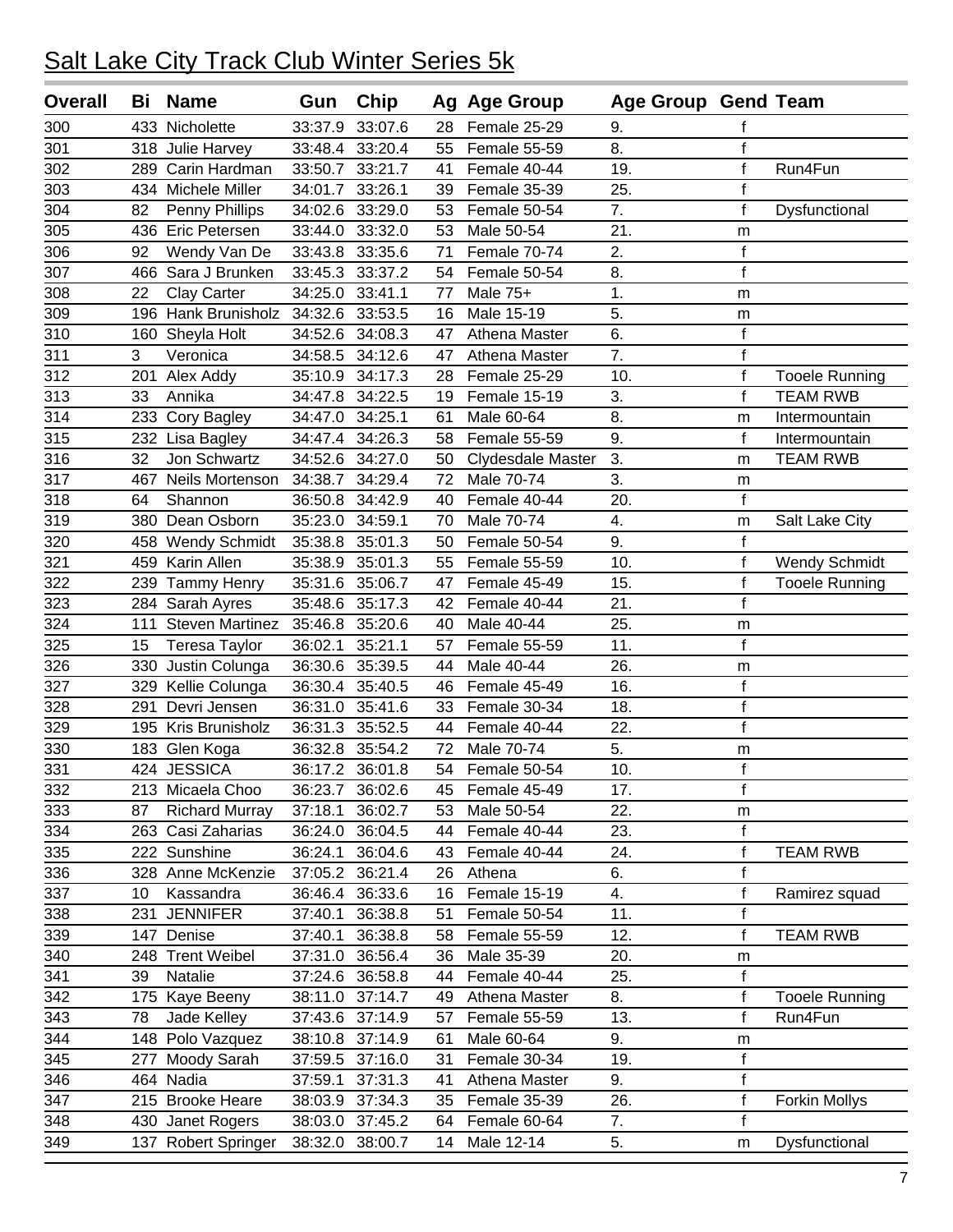| <b>Overall</b>   | Bi  | <b>Name</b>             | Gun     | Chip            |    | Ag Age Group      | <b>Age Group Gend Team</b> |              |                       |
|------------------|-----|-------------------------|---------|-----------------|----|-------------------|----------------------------|--------------|-----------------------|
| 350              | 235 | Lisa                    | 38:56.4 | 38:24.3         | 52 | Female 50-54      | 12.                        | f            | <b>Tooele Running</b> |
| 351              |     | 333 Tami Searle         | 38:56.7 | 38:27.1         | 49 | Female 45-49      | 18.                        | $\mathsf{f}$ | <b>Tooele Running</b> |
| 352              | 21  | <b>Chris Lewis</b>      | 39:17.0 | 38:34.5         | 67 | Male 65-69        | 4.                         | m            |                       |
| 353              |     | 135 Lisa Hancock        | 39:16.9 | 38:35.8         | 48 | Female 45-49      | 19.                        | $\mathsf{f}$ | Recovery Champs       |
| 354              | 26  | Kenny Coleman           | 40:09.5 | 39:06.0         | 46 | Clydesdale Master | 4.                         | m            | <b>TEAM RWB</b>       |
| 355              | 61  | Toni Johnson            | 40:08.0 | 39:06.2         | 32 | Female 30-34      | 20.                        | f            | Run4Fun               |
| 356              | 42  | James                   | 39:33.5 | 39:07.4         | 78 | Male 75+          | $\overline{2}$ .           | m            |                       |
| 357              | 425 | James                   | 40:08.9 | 39:11.5         | 42 | Clydesdale Master | 5.                         | m            | <b>TEAM RWB</b>       |
| 358              | 30  | Camerin                 | 39:51.8 | 39:39.9         | 33 | Athena            | 7.                         | $\mathsf f$  |                       |
| 359              | 296 | <b>Steven Sharp</b>     | 40:27.3 | 40:08.0         | 27 | Male 25-29        | 13.                        | m            |                       |
| 360              | 12  | Nancy Linky             | 40:43.2 | 40:08.9         | 73 | Female 70-74      | 3.                         | $\mathsf{f}$ |                       |
| 361              | 55  | <b>Arion Doyle</b>      | 40:14.8 | 40:11.3         | 14 | Male 12-14        | 6.                         | m            | <b>TEAM RWB</b>       |
| 362              | 285 | Jessica Couser          | 40:44.9 | 40:14.2         | 43 | Female 40-44      | 26.                        | $\mathsf f$  |                       |
| 363              | 187 | Cammy Patton            | 40:53.2 | 40:17.4         | 37 | Female 35-39      | 27.                        | $\mathsf f$  |                       |
| 364              |     | 360 Kayla Schutz        | 40:26.8 | 40:19.0         | 32 | Athena            | 8.                         | f            | Run4Fun               |
| 365              |     | 273 Brent Taylor        | 40:26.6 | 40:19.8         | 52 | Male 50-54        | 23.                        | m            | Run4Fun               |
| 366              |     | 483 Kristyn             | 44:41.8 | 40:26.8         | 41 | Female 40-44      | 27.                        | $\mathsf f$  |                       |
| 367              |     | 484 Bethany             | 44:41.3 | 40:59.1         | 6  | Female 11 and     | 3.                         | $\mathsf f$  |                       |
| 368              | 97  | Julie Randazzo          | 41:37.0 | 41:07.7         | 59 | Female 55-59      | 14.                        | $\mathsf f$  |                       |
| 369              | 98  | Jean Carlston           | 41:37.3 | 41:08.0         | 58 | Female 55-59      | 15.                        | $\mathsf f$  |                       |
| 370              |     | 294 Linda Dalton        | 41:33.2 | 41:18.9         | 68 | Female 65-69      | 3.                         | f            |                       |
| $\overline{371}$ |     | 423 John                | 42:35.4 | 41:35.9         | 75 | Male 75+          | $\overline{3}$ .           | m            | <b>TEAM RWB</b>       |
| 372              |     | 118 Nadia Bills         | 41:56.7 | 41:45.6         | 28 | Athena            | 9.                         | f            |                       |
| 373              |     | 228 David Swan          | 42:21.6 | 41:52.4         | 57 | Male 55-59        | 15.                        | m            | <b>Tooele Running</b> |
| 374              |     | 250 Kathryn             |         | 42:35.2 42:00.5 | 68 | Female 65-69      | 4.                         | $\mathsf f$  |                       |
| 375              |     | 169 Karlie              | 42:53.8 | 42:09.1         | 27 | Female 25-29      | 11.                        | $\mathbf{f}$ |                       |
| 376              |     | 265 R. Carolin Quist    | 43:39.7 | 43:10.0         | 49 | Athena Master     | 10.                        | $\mathsf f$  | <b>Tooele Running</b> |
| 377              |     | 165 Katie Digs          | 44:14.5 | 43:25.1         | 39 | Female 35-39      | 28.                        | $\mathsf f$  |                       |
| 378              |     | 482 Rozanna Sagg        | 44:18.3 | 43:32.0         | 38 | Female 35-39      | 29.                        | $\mathbf{f}$ | N/a                   |
| 379              | 11  | Joaquin                 | 43:46.1 | 43:33.8         | 13 | Male 12-14        | $\overline{7}$ .           | m            | Ramirez Squad         |
| 380              | 65  | <b>Larry Barnes</b>     | 45:53.6 | 43:38.8         | 44 | Male 40-44        | 27.                        | m            |                       |
| 381              |     | 378 Cherilyn            |         | 44:34.0 43:55.8 | 48 | Athena Master     | 11.                        | $\mathbf f$  | <b>Tooele Running</b> |
| 382              | 9   | Janet Ramirez           |         | 44:25.3 44:12.4 | 37 | Athena            | 10.                        | f            | Ramirez squad         |
| 383              |     | 463 Joshua Wilson       | 44:59.9 | 44:21.6         | 18 | Male 15-19        | 6.                         | m            |                       |
| 384              |     | 477 Alexander           | 45:01.3 | 44:38.2         | 26 | Male 25-29        | 14.                        | ${\sf m}$    |                       |
| 385              |     | 478 Naomi Howa          | 45:13.9 | 44:40.7         | 36 | Athena            | 11.                        | $\mathsf f$  |                       |
| 386              |     | 384 Diana Rueff         | 45:41.8 | 45:01.9         | 51 | Female 50-54      | 13.                        | f            |                       |
| 387              | 53  | <b>Andrew Pullens</b>   |         | 46:41.5 45:42.5 | 58 | Clydesdale Master | 6.                         | m            | <b>TEAM RWB</b>       |
| 388              |     | 475 Rick Sowles         | 46:43.1 | 45:43.0         | 52 | Male 50-54        | 24.                        | m            | <b>TEAM RWB</b>       |
| 389              |     | 149 Shauna Sowles       |         | 46:43.0 45:45.2 | 49 | Female 45-49      | 20.                        | f            | <b>TEAM RWB</b>       |
| 390              |     | 207 Felicia Okoro       | 46:30.7 | 45:48.9         | 40 | Athena Master     | 12.                        | $\mathsf f$  |                       |
| 391              |     | 200 Tina Betonney       | 46:53.0 | 46:02.9         | 57 | Female 55-59      | 16.                        | $\mathsf f$  | <b>Tooele Running</b> |
| 392              |     | 408 Danielle            | 46:44.9 | 46:22.9         | 29 | Female 25-29      | 12.                        | $\mathsf f$  | Paloma's Loaves       |
| 393              |     | 428 Bailey Workman      | 46:45.6 | 46:23.3         | 28 | Athena            | 12.                        | $\mathsf f$  |                       |
| 394              |     | 429 Chelsie             | 46:45.2 | 46:23.7         | 31 | Athena            | 13.                        | $\mathsf f$  |                       |
| 395              |     | 266 Susan Blakely       | 47:13.1 | 46:28.0         | 40 | Athena Master     | 13.                        | $\mathsf f$  |                       |
| 396              |     | 469 Ashley Waddell      |         | 47:19.4 46:35.1 | 31 | Athena            | 14.                        | $\mathsf f$  |                       |
| 397              | 45  | Laura Pereira           |         | 48:11.9 47:34.0 | 59 | Female 55-59      | 17.                        | $\mathsf f$  |                       |
| 398              |     | 172 Victoria Loomis     |         | 47:46.6 47:35.0 | 32 | Athena            | 15.                        | $\mathsf f$  |                       |
| 399              | 91  | <b>Cristen Williams</b> | 48:39.1 | 47:58.2         | 43 | Athena Master     | 14.                        | $\mathsf f$  | Run4Fun               |
|                  |     |                         |         |                 |    |                   |                            |              |                       |